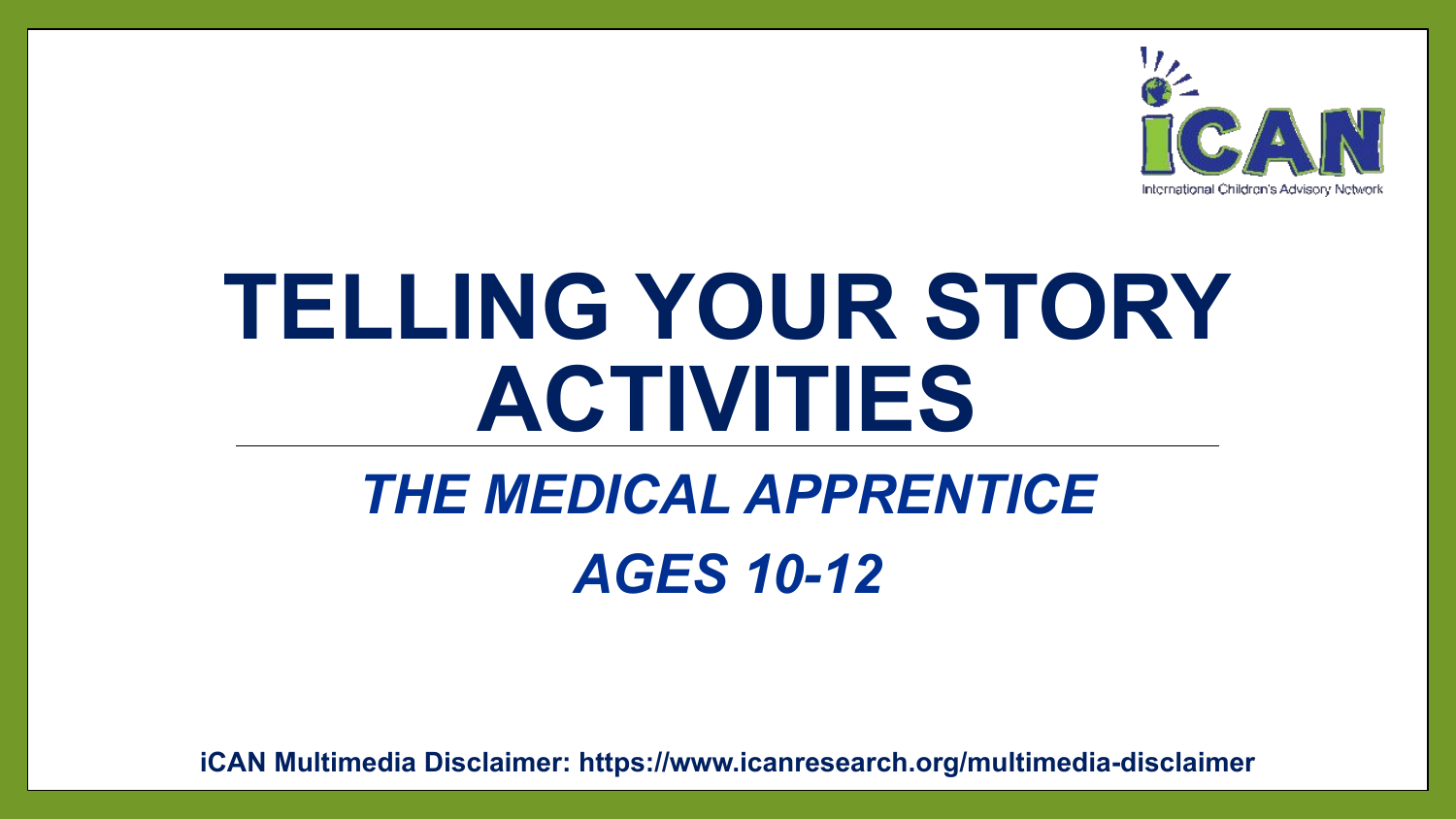## Activity Instructions



- **• Hey group members! We have some fun activities for you!**
- **• Ask your group leader if these activities can be completed with your group or on your own!**
- **• You are looking at the activities for the Medical Apprentice!**
- **• Open the activity and follow the links provided to guide you through!**
- **• At the end of the lesson, the link to the Medical Apprentice checklist will be provided.**
- **• Complete the checklist, show it to your activity leader and get your certificate!**
- **• Good luck!**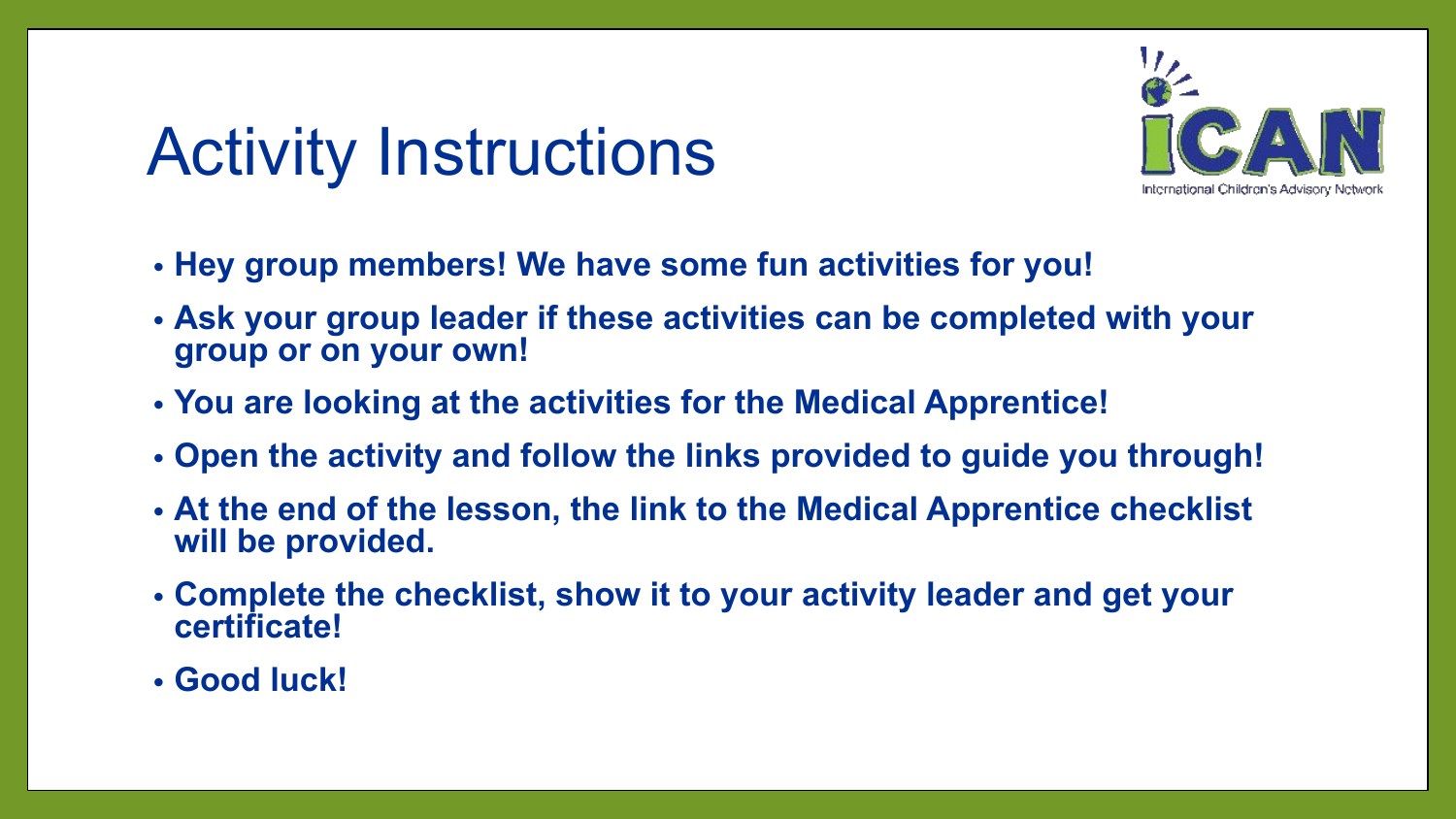## <span id="page-2-0"></span>Activities to complete:

*(Click on the links below to go to the activity listed)*



#### **•Activity 1**

- **• Word Search: Inspire With Positivity**
- *• [Please click here to go to Activity](#page-3-0) 1*

#### **•Activity 2**

- **• Hidden Pictures: Asking Questions**
- *• [Please click here to go to Activity](#page-4-0) 2*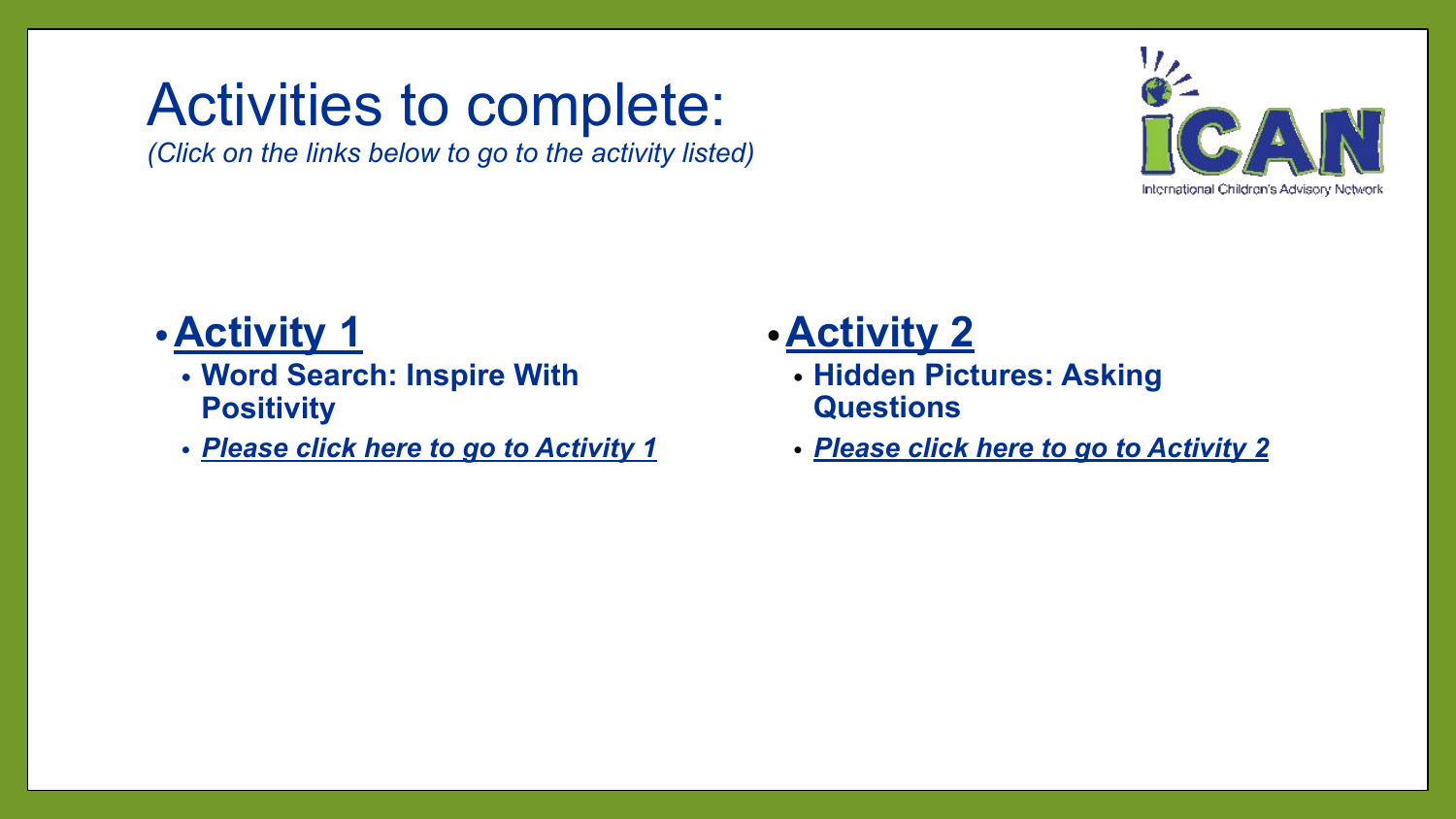### <span id="page-3-0"></span>Activity 1 Word Search: Inspire With Positivity

- **• Click the link below to complete the word search**
	- **• [Superheroes Word Search: Inspire With Positivity](https://www.icanresearch.org/_files/ugd/df726f_ee10d997aa014a68897e3420d3a5a6d7.pdf)**
- **• Choose five words found in the word search.**
- **• Take those five words and put them into a story**
- **• Good luck!**



*[Please click here](#page-2-0) [to return to](#page-2-0) [Activities page](#page-2-0)*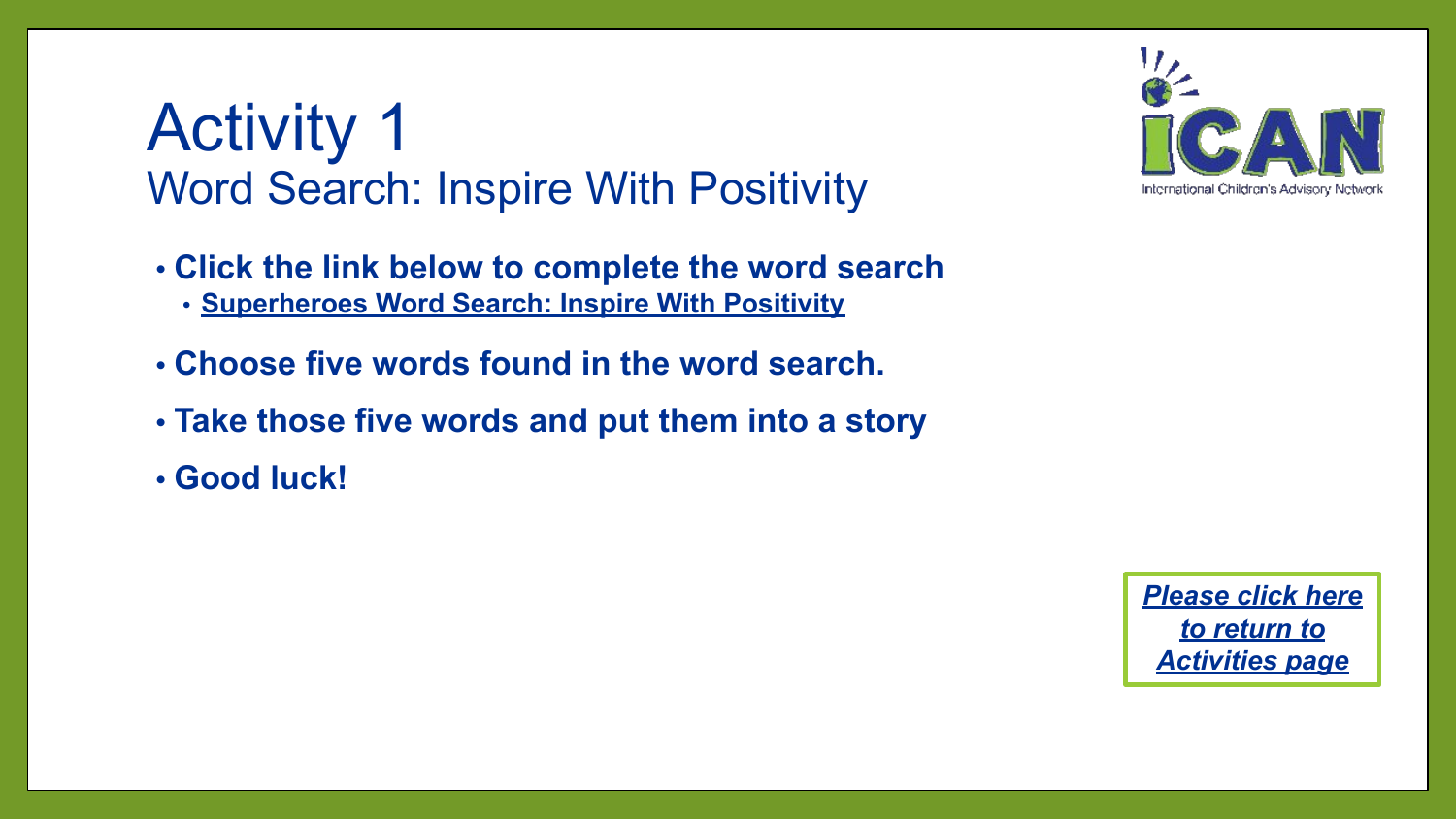### <span id="page-4-0"></span>Activity 2 Hidden Pictures: Asking Questions



- **• Follow the link below to complete the Hidden Pictures Activity**
	- **• [Hidden Pictures: Asking Questions](https://www.icanresearch.org/_files/ugd/df726f_42d2f34494c641deae899e34c30fa480.pdf)**
- **• Within the picture find and circle the hidden lightning bolts**
- **• Tell us a story about what questions you might want to ask if you were asked to participate in a research study**
- **• Good luck!**

*[Please click here](#page-5-0) [to go to the](#page-5-0) [Activities](#page-5-0) [completion page](#page-5-0)*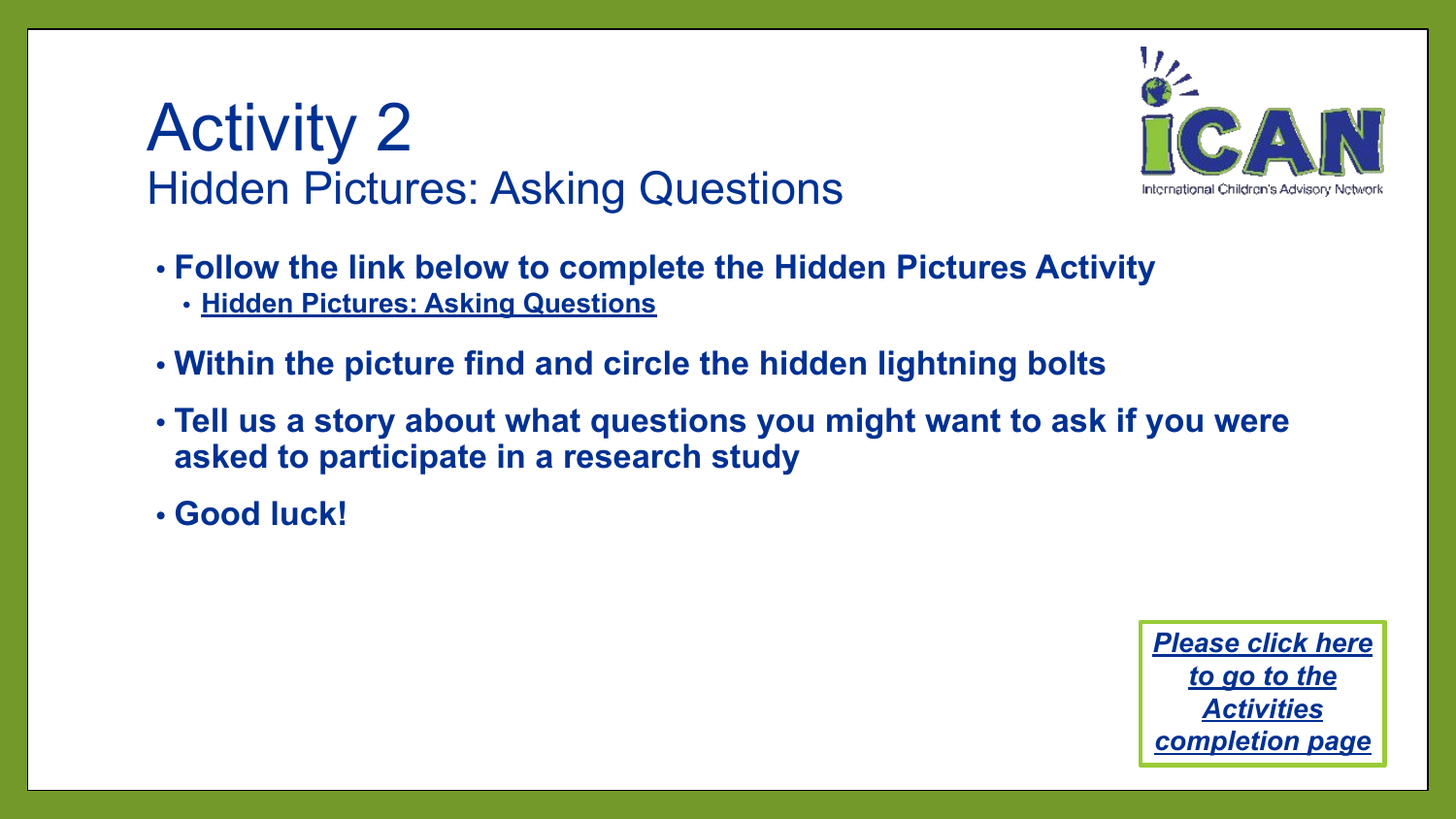# <span id="page-5-0"></span>Congratulations!



- **•You have completed the activities required to become a Medical Apprentice!**
- **•Please complete the checklist provided in the link below as proof of your activity completion!**